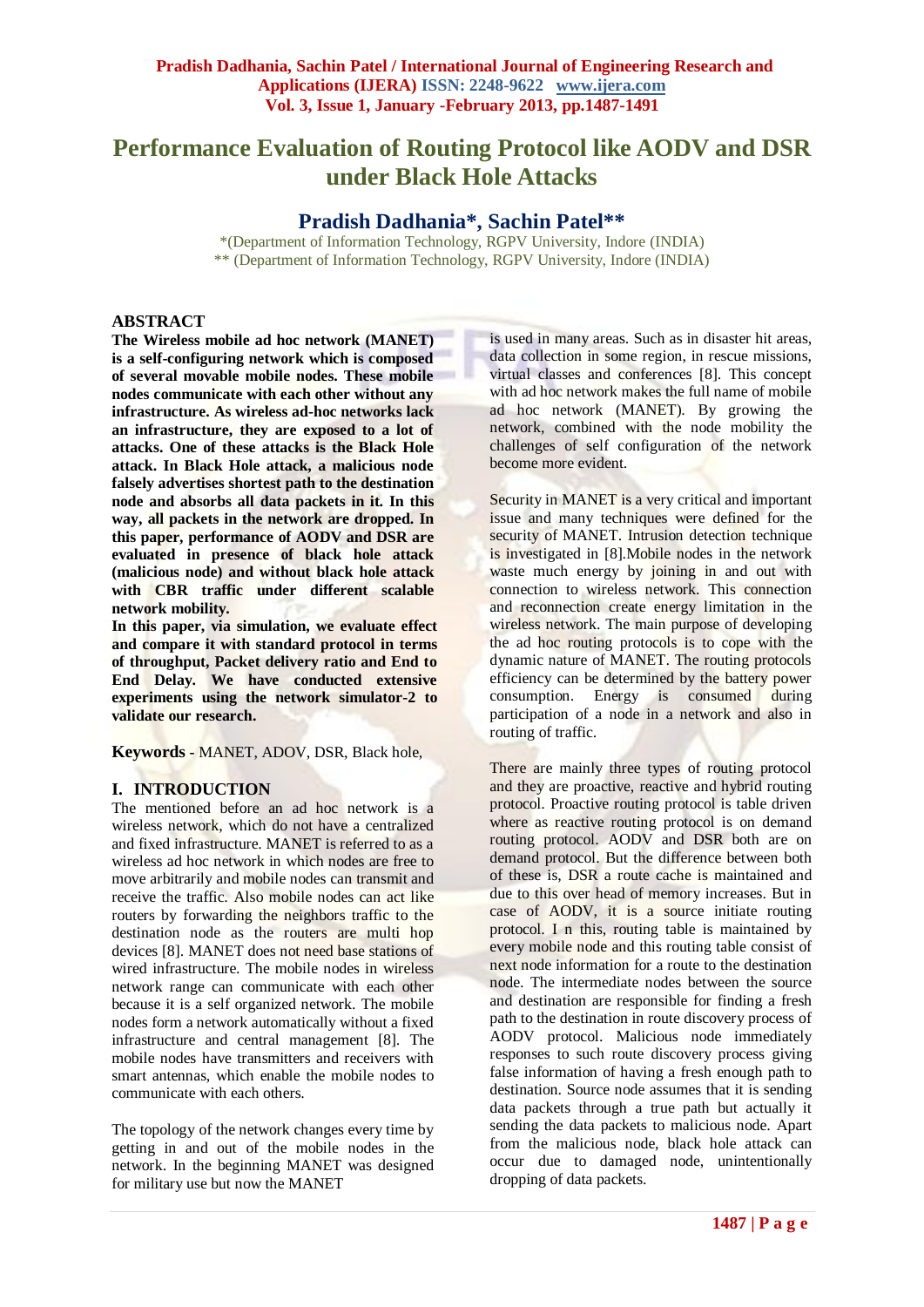# **II. OVERVIEW OF AODV AND DSR ROUTING PROTOCOLS**

#### 2.1 The Ad hoc on-Demand Distance Vector PROTOCOL

AODV is on demand routing, means it start its routing process only when any node in the network desire to transmit the data packets. In AODV, next hop information is started by each node in it a routing table. When a source node cannot reach to the destination node directly, then the source node will immediately initiate a route discovery process. AODV uses several control packets like Route Request (RREQ), Route Reply (RREP) and Route Error Process (RERR). RREQ message is broadcasted, RREP message is unicasted back to source of RREQ, and RERR message is used to notify the loss of link to other node. Route discovery is initiated by broad casting a RREQ to its neighbor and this RREQ is rebroadcasted to their neighbor until it reaches to the destination node. When destination node receives the RREQ, it sends the RREP message to the sender node Routes are maintained in the source node as long as they are needed. Routing table are maintained by every node and have fields like destination, number of hops, next hops, destination sequence number, life time, active neighbor. To find the freshness of route towards destination, sequence number is used. Attacks on AODV can be performed easily as AODV does not have any centrally administered secure routers. Attackers from outside or inside can easily exploit the network. AODV supports shared wireless medium and dynamic topology. It is capable of both unicast and multicast routing. It avoids count to infinity problem of other Distance –vector protocol. It is flat routing protocol and does not need any central administrative system to handle the routing process. It does not require any permanent link between the nodes to transfer data. For transferring the data temporary link would suffice for time being. AODV needs less protection of control message. It is enough to protect RREQ and RREP message in order to provide the security to the protocol.

# 2.2 Dynamic Source Routing protocol

Dynamic Source Routing is a protocol developed for routing in mobile ad-hoc networks and was proposed for MANET by Broch, Johnson, and Maltz [2]. In a nutshell, it works as follows: Nodes send out a ROUTE REQUEST message, all nodes that receive this message put themselves into the source route and forward it to their neighbors, unless they have received the same request before. If a receiving node is the destination, or has a route to the destination, it does not forward the request, but sends a REPLY message containing the full

source route. It may send that reply along the source route in reverse order or issue a ROUTE REQUEST including the route to get back to the source, if the former is not possible due to asymmetric links. ROUTE REPLY messages can be triggered by ROUTE REQUEST messages or are gratuitous. After receiving one or several routes, the source selects the best (by default the shortest), stores it, and sends messages along that path. The better the route metrics (number of hops, delay, bandwidth, or other criteria) and the sooner the REPLY arrives at the source, the higher the preference given to the route and the longer it will stay in the cache. When a ROUTE REPLY arrives very quickly after a ROUTE REQUEST has been sent out this is an indication of a short path, since the nodes are required to wait for a time corresponding to the length of the route they can advertise, before sending it. This is done in order to avoid a storm of replies. In case of a link failure, the node that cannot forward the packet to the next node sends an error message towards the source. Routes that contain a failed link can be salvaged' by taking an alternate partial route that does not contain the bad link.

# **3 BLACK HOLE ATTACKS ON MANET**

MANETs face various securities threats i.e. attack that are passed out against them to interrupt the normal performance of the networks. Black hole attack is one of the security threat in which the traffic is redirect to such a node that actually does not exist in the network. In these attacks, black hole attack is that kind of attack which occurs in Mobile Ad-Hoc networks (MANET). In black hole attack, a malicious node uses its routing protocol in order to endorse itself for having the shortest path to the destination node or to the packet it wants to interrupt. This destructive node advertises its availability of new routes irrespective of checking its routing table. In this way attacker node will always have the availability in replying to the route request and thus intercept the data packet and retain it [6]. In protocol based on flooding, the malicious node reply will be received by the requesting node before the response of reply from actual node; hence a malicious and forged route is created. When this route is establish, now it is up to the node whether to drop all the packets or promote it to the unknown address [7]. The black hole attack has two properties. First, the node exploits the mobile ad-hoc routing protocol, such as AODV, to promote itself as having a valid route to a target node, even though the route is false, with the aim of intercepting packets. Second, the attacker consumes the intercepted packets without any forwarding. However, the attacker runs the risk that neighboring nodes will check and represent the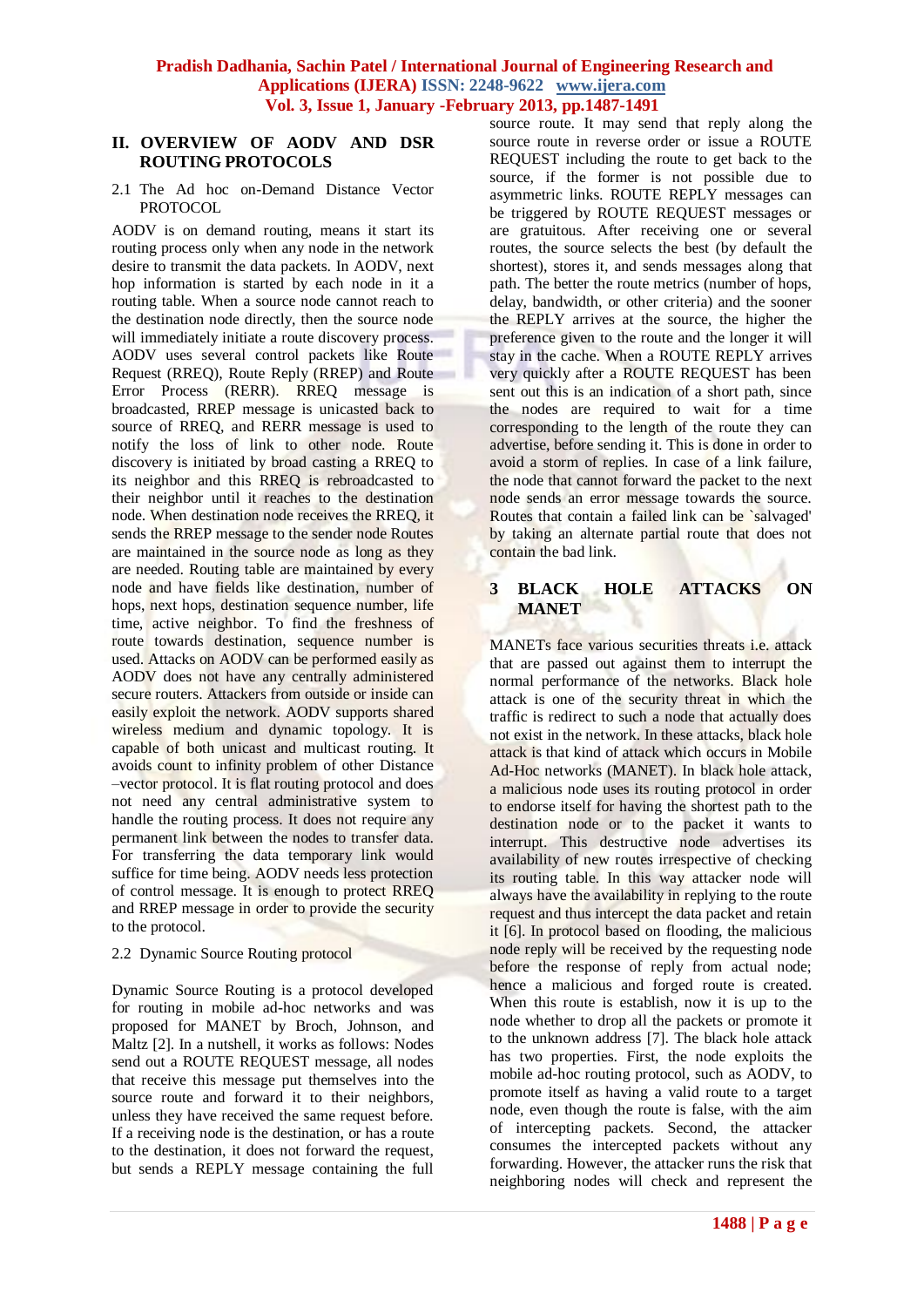#### **Pradish Dadhania, Sachin Patel / International Journal of Engineering Research and Applications (IJERA) ISSN: 2248-9622 www.ijera.com Vol. 3, Issue 1, January -February 2013, pp.1487-1491**

ongoing attacks. There is a more delicate form of these attacks when an attacker selectively forward packets. An attacker suppress or modifies packets originating from some nodes, while leaving the data from the other nodes unchanged, which limits the suspicion of its wrongdoing.



#### **4 SIMULATION SET UP**

The simulation is implemented In Network Simulator 2 [8], a simulator for mobile Adhoc networks. The simulation parameters are provided in Table 3. We implement the random waypoint movement model for the simulation, in which a node starts at a random position, waits for the pause time, and then moves to another random position with a velocity chosen between 0 m/s to the maximum simulation speed. A packet size of 512 bytes and a transmission rate of 4 packets/s,congestion of the network are not likely to occur.

| <b>Parameter Value</b>     |                 |
|----------------------------|-----------------|
| <b>Examined Protocol</b>   | <b>AODV DSR</b> |
| <b>Application traffic</b> | CRP             |

| <b>Application traffic</b> | <b>CBR</b>                        |
|----------------------------|-----------------------------------|
| Transmission range         | $250 \text{ m}$                   |
| Packet size                | 512 bytes                         |
| Transmission rate          | 4 packets/sec                     |
| Pause time                 | 10 <sub>s</sub>                   |
| Maximum speed              | $20 \text{ m/s}$                  |
| Simulation time            | 1000 s                            |
| Number of nodes            | 10,20,30,40,50 (attack            |
|                            | result on only 50 nodes)          |
| Area                       | $1000 \text{ m} * 1000 \text{ m}$ |
| Propagation Model          | Free space                        |
| <b>Maximum Malicious</b>   | 10/4                              |
| nodes                      |                                   |
| Movement Model             | Random waypoint                   |
| Types of attack            | Black-hole                        |

#### **5 RESULTS AND DISCUSSIONS**

To ensure a high-quality product, diagrams and lettering MUST be either computer-drafted or drawn using India ink.

*5.1* DSR and AODV are with 50 nodes without attack*.*

Considering the mobility of nodes and the network

size, the overall performance of the protocols can be compared in terms of three parameters:

#### 5.1.1 Throughput

Throughput or network throughput is the average rate of successful message delivery over a communication channel. The throughput is usually measured in bits per second (bit/s or bps), and sometimes in data packets per second or data packets per time slot. From graph we can analyze as number of node increase in network throughput gets better.



AODV(ser.2)

#### 5.1.2 Average end-to-end delay of data packets

There are possible delays caused by buffering during route discovery latency, queuing at the interface queue, retransmission delays at the MAC, and propagation and transfer times. Once the time difference between every CBR packet sent and received was recorded, dividing the total time difference over the total number of CBR packets received gave the average end-to-end delay for the received packets. This metric describes the packet delivery time: the lower the end-to-end delay the better the application performance.



Fig: 3 Average end-to-end delay Of DSR (Series 1) and AODV (series 2)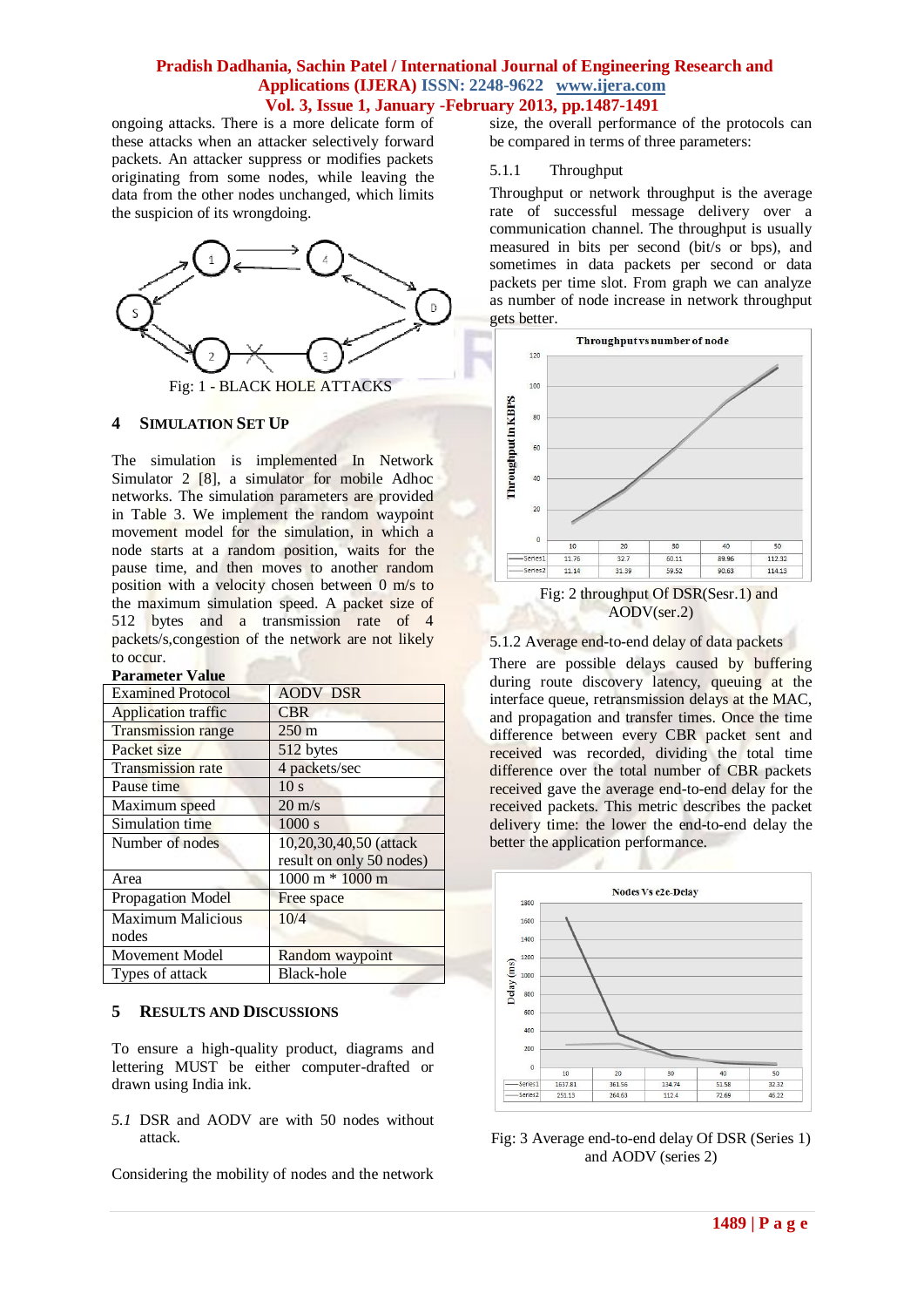# **Pradish Dadhania, Sachin Patel / International Journal of Engineering Research and Applications (IJERA) ISSN: 2248-9622 www.ijera.com Vol. 3, Issue 1, January -February 2013, pp.1487-1491**

#### 5.1.3 Packet Delivery Ratio

Packet delivery ratio can be calculated as the ratio between the number of data packets that are sent by the source and the number of data packets that are received by the sink. Graph shows as the number of node increase it gets better because probability of path breakage decrease.



Fig 4 Packet Delivery Ratio of DSR (Series 1) and AODV (series 2)

5.2 DSR and AODV are with 50 nodes with attack.

It is observed from the Fig that, the impact of the Black hole attack to the Networks throughput. The throughput of the network also decreases due to black hole effect as compared to without the effect of black hole attack. We vary the speed of the node and take the result to the different node speed**.**





Fig 5 throughput Of DSR and AODV with malicious nodes

Fig shows the graph for end to end delay. Graph shows as the number of malicious node increase it gets decrease output. In the DSR End to end delay is decreased and in AODV that increased.





Fig shows the graph plotted between the numbers of malicious nodes and the packet delivery ratio. It